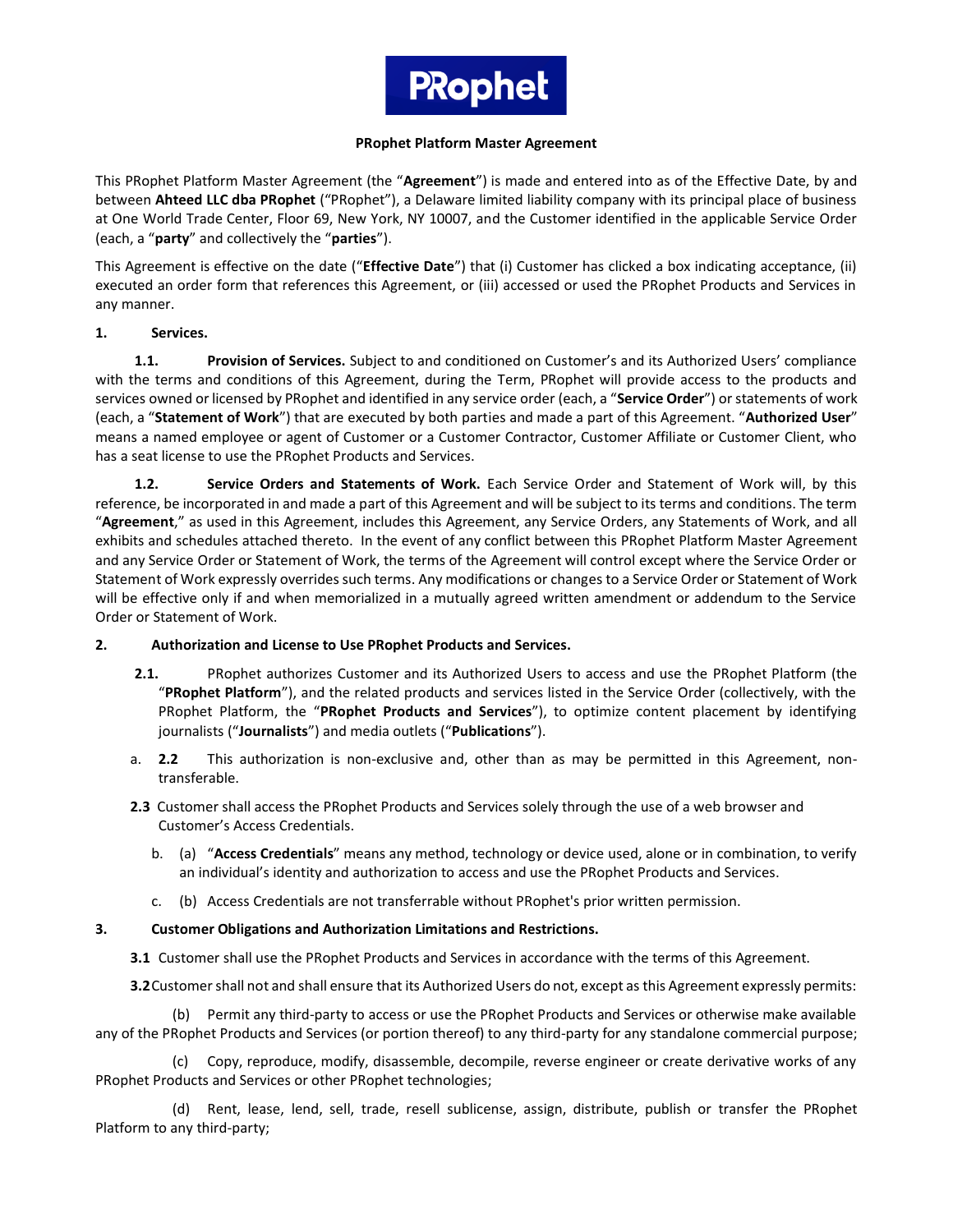(e) Access or use the PRophet Products and Services other than by an Authorized User through the use of his or her own then valid Access Credentials;

(f) Input, upload, transmit or otherwise provide to or through the PRophet Products and Services, any information that infringes third party privacy rights, is libelous, or unlawful or that contains, transmits or activates any Harmful Code (which is any software, hardware or other technology, device or means, including any virus, worm, malware or other malicious computer code, the purpose or effect of which is to (1) permit unauthorized access to, or to destroy, disrupt, disable, distort, or otherwise harm or impede in any manner any (i) computer, software, firmware, hardware, system or network or (ii) any application or function of any of the foregoing or the security, integrity, confidentiality or use of any data processed thereby, or (2) prevent Customer or any Authorized User from accessing or using the PRophet Products and Services as intended by this Agreement;

(g) Access or use the PRophet Products and Services in any manner or for any purpose that infringes, misappropriates or otherwise violates any Intellectual Property Rights or other rights of any third-party, or that violates any applicable law; or

(h) Access or use the PRophet Products and Services for purposes of competitive analysis of the PRophet Products and Services, the development, provision or use of a competing software service or product, or any other purpose that is to PRophet's detriment or commercial disadvantage.

## **4. Use of PRophet Products and Services by or on behalf of Customer's Clients, Contractors, and/or Affiliates.**

**4.1. Customer Contractors.** Subject to the prior written approval of PRophet, which will not be unreasonably withheld or conditioned by PRophet, Customer's third-party contractors and service providers ("**Customer Contractors**") may use and access the PRophet Products and Services for the sole purpose of providing services to Customer; provided that Customer will ensure that the use of the PRophet Products and Services is in accordance with the terms of this Agreement.

**4.2. Customer Clients.** Direct use of and access to the PRophet Products and Services by any client of Customer (each, a "**Customer Client**") is not permitted unless Customer and the Customer Client enter into a separate Service Order authorizing access to the PRophet Products and Services.

**4.3. Customer Affiliates.** Direct use of and access to the PRophet Products and Services by any Customer Affiliate requires the prior written approval of PRophet and may require such Customer Affiliate to execute a separate Service Order or adopting agreement, which sets forth the specific terms and conditions (including fees) applicable to the use of the PRophet Products and Services by the Customer Affiliate. For purposes of this Agreement, "**Affiliate**" of Customer means any company that controls, is controlled by or is under common control with Customer, where "control" means the power to control the composition of the board of directors of such company, the possession of more than half of the voting equity share capital of such company, or the ability to consolidate such company's financial statements with those of Customer in accordance with generally accepted accounting principles. Customer is solely responsible for any use of, or access to, the PRophet Products and Services by its Customer Contractors, Clients, and Affiliates. If the conduct of a Contractor, Client or Affiliate would be a breach of this Agreement had the conduct been performed by Customer, then such conduct will be treated as a breach of this Agreement by Customer.

**5. Service Levels; Training; Professional Services.** If Customer asks PRophet to perform additional work or technical support that is not expressly described in this Agreement, including without limitation, then such work and/or technical support will be subject to additional fees, which will be documented and agreed upon in a separate Statement of Work between the parties. Additionally, Customer shall reimburse PRophet for any and all reasonable and necessary expenses incurred in connection with additional training; provided that such expenses are disclosed and approved in advance by Customer.

### **6. Reporting and Payment Obligations.**

**6.1. Payments.** Payments due under this Agreement are payable within thirty (30) days of the date of the applicable invoice; except as otherwise set forth in the Service Order. All fees are quoted in U.S. Dollars. Customer is responsible for payment of all taxes (if any) associated with the use of the PRophet Products and Services, other than taxes based on PRophet's net income. PRophet may offset any payment obligations to Customer that PRophet may incur under this Agreement against any undisputed past due fees owed to PRophet by Customer under this Agreement or any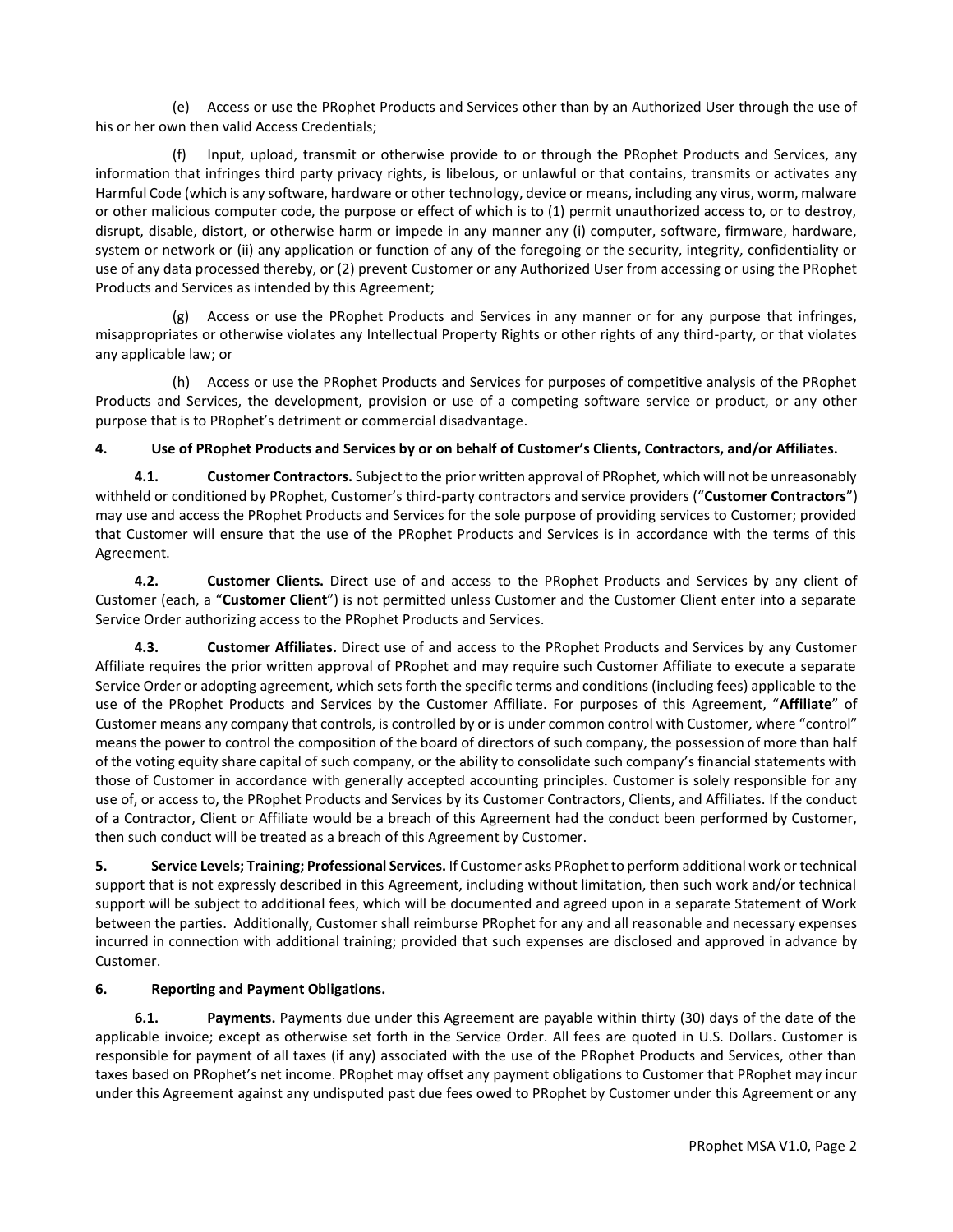other agreement between PRophet and Customer. Any payment disputes must be brought by Customer within sixty (60) days of the date of invoice.

**6.2. Late Payments.** If an undisputed invoice amount is not received by PRophet by the due date, then without limiting PRophet's rights hereunder, PRophet may charge interest at the rate of 1.5% of the outstanding balance per month, or the maximum rate permitted by law (whichever is lower). If an undisputed invoice amount remains unpaid for thirty (30) days or longer, then PRophet shall have the right, without limiting PRophet's rights hereunder, to discontinue all access to and use of the PRophet Products and Services until such outstanding balance is paid in full. If PRophet refers such outstanding balance to a third-party for collection, then Customer shall pay all costs of collection, including without limitation, fees and expenses of an attorney and related court costs.

**7. Suspension of Services.** PRophet may suspend or otherwise deny Customer's or any Authorized User's access to or use of all or any part of the PRophet Products and Services, without incurring any resulting obligation or liability, if PRophet believes, in its good faith and reasonable discretion, that Customer or any Authorized User has failed to comply with, any material term of this Agreement, or accessed or used the PRophet Products and Services beyond the scope of the rights granted or for a purpose not authorized under this Agreement or in any manner that is likely to cause imminent harm to PRophet or its Products and Services. PRophet will, if commercially reasonable, notify Customer and provide Customer with an opportunity to remedy any of the causes in the previous sentence prior to any suspension. This section does not limit any of PRophet's other rights or remedies, whether at law, in equity or under this Agreement.

## **8. Term and Termination.**

**8.1. Term.** This term of this Agreement commences on the Effective Date and, unless terminated earlier as set forth in this section, will continue in effect for so long as any Service Order is in effect ("**Term**").

**8.2. Termination.** In addition to any other express termination right set forth elsewhere in this Agreement or in a Service Order or Statement of Work:

(a) Either party may terminate this Agreement by written notice to the other party if the other party materially breaches this Agreement and (1) if such breach is incapable of cure, the termination will be effective immediately upon receipt of the breach notice; or (2) if such breach is capable of cure and the other party has failed to cure such breach within ten (10) days after its receipt of written notice thereof from the other party, the termination will be effective after such 10-day period; and

(b) Either party may terminate this Agreement, effective immediately upon written notice to the other party, if the other party: (1) files or has filed against it, a petition for voluntary or involuntary bankruptcy or otherwise becomes subject, voluntarily or involuntarily, to any proceeding under any domestic or foreign bankruptcy or insolvency law; (2) makes or seeks to make a general assignment for the benefit of its creditors; or (3) applies for or has appointed a receiver, trustee, custodian or similar agent appointed by order of any court of competent jurisdiction to take charge of or sell any material portion of its property or business.

**8.3. Effect of Termination.** Upon termination or expiration of this Agreement for any reason, all rights, licenses, and authorizations granted by either party to the other under this Agreement will terminate immediately. Customer's rights under this Agreement are subject to the conditions precedent of payment by the Customer to PRophet of all sums then due and payable and upon Customer's continued compliance with the terms of this Agreement.

### **9. Privacy.**

**9.1. General.** Each of Customer and PRophet shall comply with all laws, rules, regulations, and selfregulatory practices applicable to their respective obligations and actions hereunder, including without limitation, the requirement that each party publish a privacy policy that is prominently linked from the home page of such party's corporate website and accurately describes the collection and use of data by such party.

**9.2. Compliance with Privacy Laws.** To the extent that data transmitted to PRophet under this Agreement is or is deemed to be personally identifiable information, personal information or personal data in Customer's jurisdiction, PRophet and Customer shall cooperate with each other in meeting their respective obligations under the applicable Privacy Laws. "**Privacy Laws**" means any laws and regulations relating to data privacy, data protection, or data retention; regulatory statements or enforcement actions that convey guidance related to the foregoing; regulatory guidance for industry best practices; and governmental frameworks adopted for extra-territorial transfers of personal data.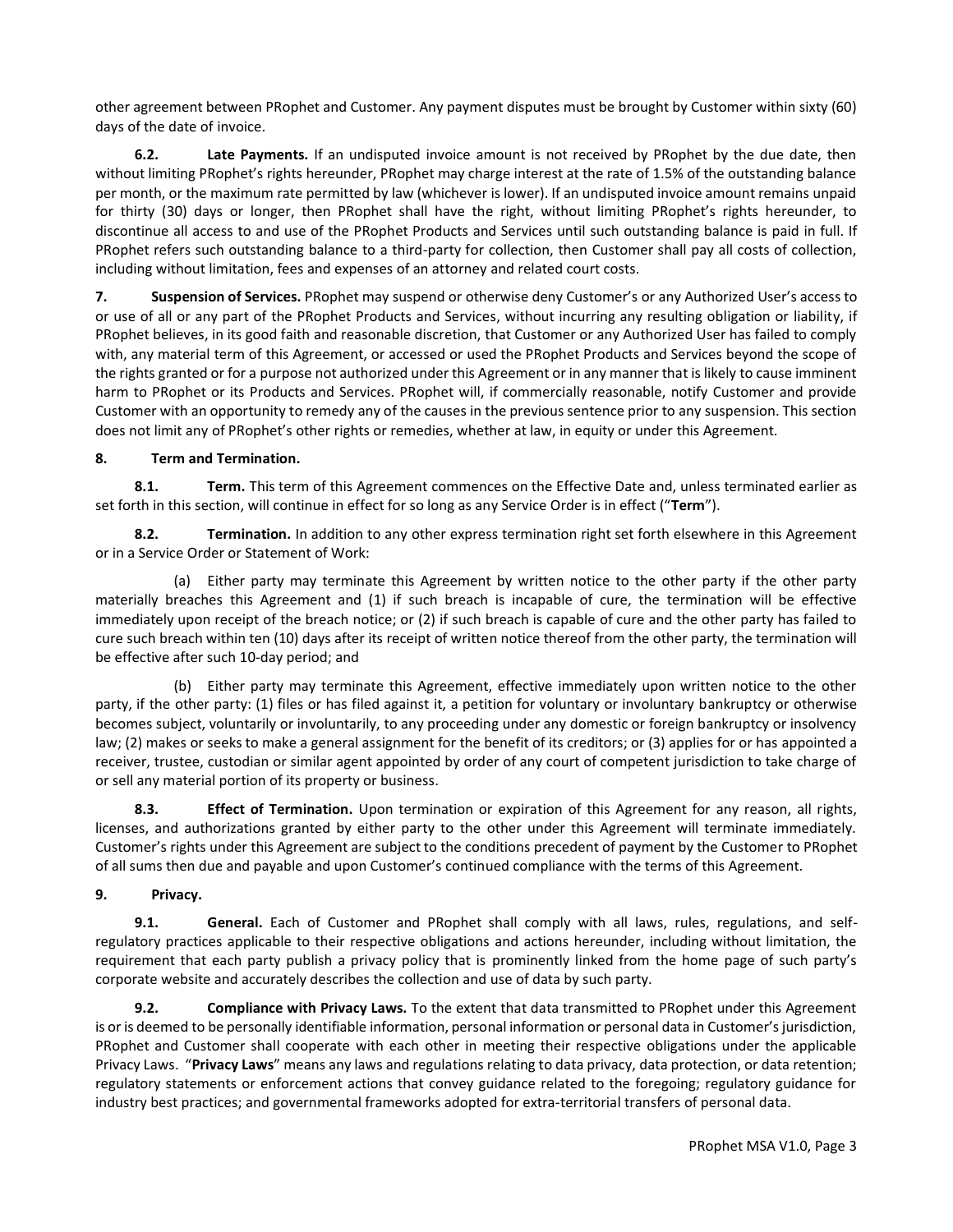**9.3. GDPR and Model Contractual Clauses.** The parties do not intend to transfer or process personal data subject to GDPR. If applicable, when personal data is transferred from the countries of the European Union and European Economic Area by PRophet, such transfer will be subject to the E.U. Standard Contractual Clauses.

#### **10. Confidentiality.**

10.1 "**Confidential Information**" of a given party ("**Disclosing Party**") means any confidential technical data, trade secret, know-how, or other confidential information disclosed by the Disclosing Party to the other party hereunder ("**Receiving Party**") in writing, orally, by drawing or other form. Confidential Information includes, but is not limited to, the consideration, payment terms, fees and other financial aspects of this Agreement, the terms of any PRophet agreement with any advertiser, vendor or other third-party and the Disclosing Party's processes and methods for compiling and assembling data, and Customer's Access Credentials for PRophet Platform.

10.2 The Receiving Party will: (a) safeguard the Confidential Information from unauthorized use, access or disclosure using at least the degree of care it uses to protect its confidential information and in no event less than a reasonable degree of care; (b) not access or use Confidential Information other than as necessary to exercise its rights or perform its obligations under and in accordance with this Agreement; (c) except as may be permitted by and subject to its compliance with this compelled disclosure requirements in this section, not disclose or permit access to Confidential Information other than to its Representatives who: (i) need to know such Confidential Information for purposes of the Receiving Party's exercise of its rights or performance of its obligations under and in accordance with this Agreement; (ii) have been informed of the confidential nature of the Confidential Information and the Receiving Party's obligations under this section; and (iii) are bound by written confidentiality obligations at least as protective of the Confidential Information as the terms set forth in this section or by a legally enforceable code of professional responsibility to protect the confidentiality of such Confidential Information; (d) not directly or indirectly export, re-export or transmit any Confidential Information acquired from the Disclosing Party (or any product or materials utilizing any such Confidential Information) to any country or person if such export or transmission is restricted by regulation or statute, without first obtaining the necessary approvals; (e) ensure its Representatives' compliance with, and be responsible and liable for any of its Representatives' non-compliance with, the terms of this section.

10.3 The Receiving Party will have no liability for a breach of this section with respect to any of the Disclosing Party's Confidential Information that, as established by documentary evidence, was: (i) already lawfully known to or in the possession of the Receiving Party; (ii) independently developed by the Receiving Party without reference to or use of any of the Disclosing Party's Confidential Information; (iii) disclosed in published materials, which disclosure is not otherwise in breach of this Agreement; (iv) generally known to the public; (v) lawfully obtained from any third-party, which, to the knowledge of the party obtaining such information, has no obligation of confidentiality with respect to such information; or (vi) was approved in writing by the Disclosing Party for disclosure to a third-party without any confidentiality obligations.

10.4 Notwithstanding the terms of this Agreement, each party may disclose the terms of this Agreement: (i) in connection with the requirements of an initial public offering or securities filing, (ii) in confidence to accountants, banks and financing sources and their advisors, (iii) in confidence in connection with the enforcement of this Agreement or rights under this Agreement, and (iv) in confidence in connection with a merger or acquisition or proposed merger or acquisition or the like. All Confidential Information (including all rights therein under any patent, copyright, trademark, or other intellectual property laws in any country) will remain the exclusive property of the Disclosing Party.

10.5 No license has been granted by the Disclosing Party to the Receiving Party with respect to Confidential Information disclosed unless otherwise expressly provided in this Agreement, a Service Order, or a Statement of Work.

10.6 If the Receiving Party at any time is required to disclose any of the Disclosing Party's Confidential Information to any government agency or court of competent jurisdiction, the Receiving Party (to the extent permitted by law) shall promptly notify the Disclosing Party of the required disclosure (prior to the disclosure, whenever possible, so that the Disclosing Party may seek an appropriate protective order). Notwithstanding the foregoing, the Receiving Party or its Representatives may retain Confidential Information to the extent it is "backed-up" on its electronic information management and communications systems or servers, is not available to an end user and cannot be expunged without considerable effort. In any case, all such Confidential Information will remain subject to the restrictions of this Agreement and will be promptly deleted in accordance with the Receiving Party's ordinary recordkeeping procedures.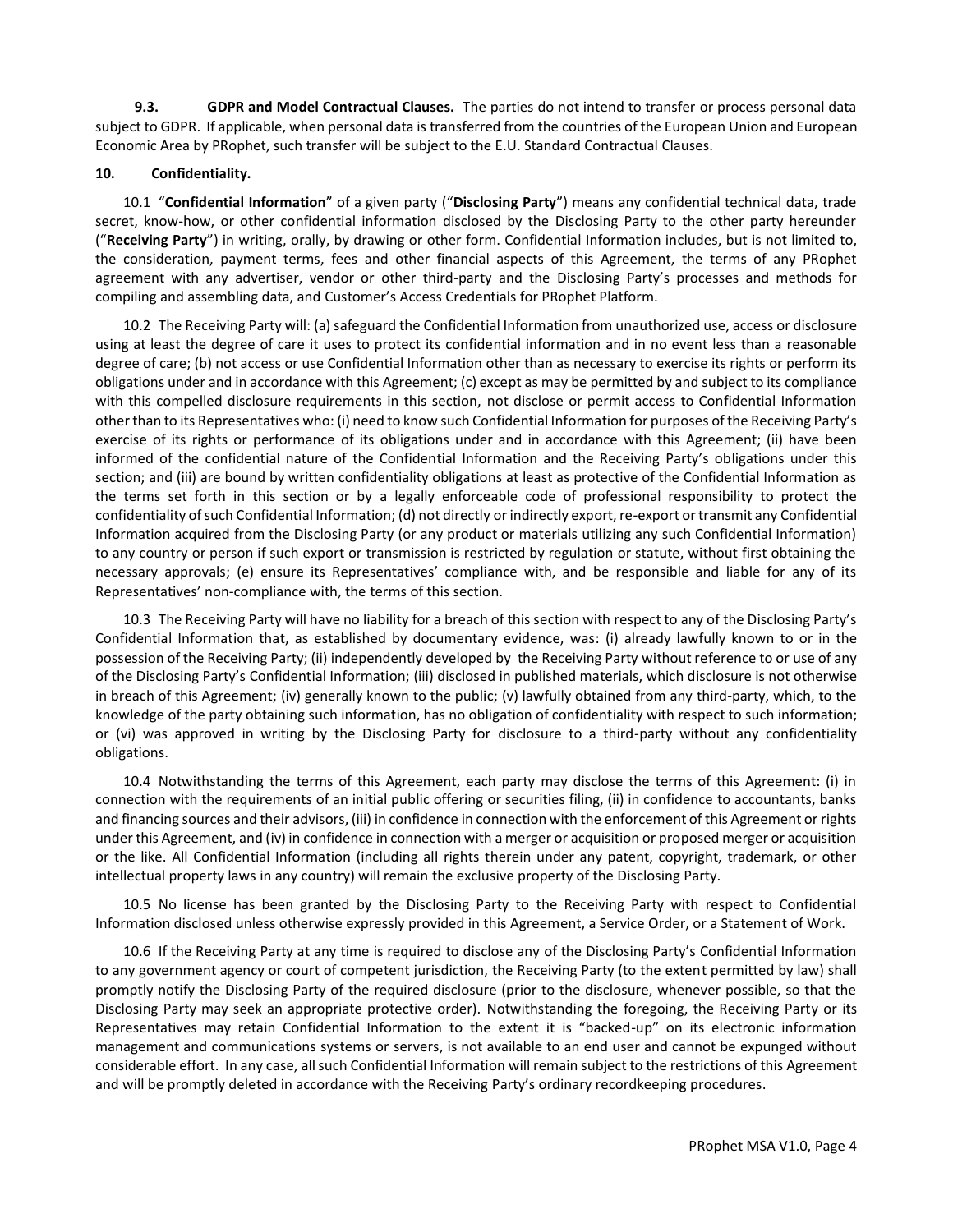10.7 The Receiving Party will return to the Disclosing Party or (at the Disclosing Party's option) destroy all Confidential Information of the Disclosing Party in the Receiving Party's possession or control and will permanently erase all electronic copies of such Confidential Information promptly upon the written request of the Disclosing Party or the expiration or termination of this Agreement, whichever comes first. At the Disclosing Party's request, the Receiving Party will certify in writing that it has fully complied with its obligations under this section. "**Representatives**" means the directors, officers, employees, legal advisors, and financial advisors of a party.

**11. Marketing.** Marketing activities, including the issuance of a press release, inclusion of Customer's name and logo on PRophet's website and in marketing, promotional materials, and customer lists, will be mutually agreed upon by both parties by written agreement on a case-by-case basis**.**

# **12. Intellectual Property Rights.**

**12.1 Customer Content.** Customer grants to PRophet a limited, non-exclusive license to use, transmit, index, and transfer written content owned by or licensed to Customer, and uploaded to the PRophet Platform by Customer (collectively, "**Customer Content**") solely as required to provide Customer with access to the PRophet Products and Services or as otherwise necessary in order for PRophet to perform its obligations under this Agreement. As between PRophet and Customer, Customer retains all right, title, and interest in and to the Customer Content. PRophet shall not export or share Customer Content with any third-parties (including, without limitation, Journalists or Publications) without obtaining the prior written consent of Customer or its authorized representatives.

**12.2 Reservation of Rights by PRophet**. Subject to the limited rights expressly granted hereunder, PRophet reserves all of their right, title and interest in and to all aspects of the PRophet Products and Services. No rights are granted to Customer hereunder other than as expressly set forth herein. Additionally, in the event Customer provides to PRophet any suggestions, specifications, comments, or other feedback (collectively, "Feedback") with respect to any PRophet Products and Services , Customer hereby (i) irrevocably waives and assigns to PRophet and any all rights Customer may have respect thereto to and (ii) acknowledges that PRophet may utilize, at its sole discretion, such Feedback, provided that such Feedback omits any Confidential Information of Customer, or any information that could identify Customer. Additionally, PRophet is not prohibited from improving its own services and technology on the basis of general principles, learning and know-how gained from developing and providing services to Customer and to PRophet's other customers.

**13. Third Party Content, Products and Services**. Third parties may make available through the PRophet Platform certain third party content, products, or services ("**Third Party Content**"). Any acquisition by Customer of such Third Party Content is solely between Customer and the applicable provider. PRophet does not warrant or support any Third Party Content, unless expressly provided otherwise in a Service Order. All right, title and interest in and to the Third Party Content are and will remain with the respective rights holders in the Third Party Content. To the extent necessary, Customer authorizes PRophet to act as Customer's agent, and on Customer's behalf to extract Third Party Content from third-party sources, sites and databases to incorporate the same into the PRophet Solution.

**14. Representations and Warranties; Disclaimer.** Each party represents and warrants that (i) it has the full right, power, and authority to enter into and perform its obligations under this Agreement, and (ii) entering into or performing its rights and obligations under this Agreement will not violate any agreement it has with a third-party. PRophet does not guarantee that Customer's use of any PRophet solution will provide it with any particular benefit or result. Except as expressly provided for in this Agreement and to the maximum extent permitted by applicable law, NEITHER PARTY MAKES ANY WARRANTY OF ANY KIND, WHETHER EXPRESS OR IMPLIED, AND PROPHET EXPRESSLY DISCLAIMS ANY AND ALL PROMISES, REPRESENTATIONS AND WARRANTIES, WHETHER EXPRESS OR IMPLIED, INCLUDING ANY IMPLIED WARRANTY OF FITNESS FOR A PARTICULAR PURPOSE OR USE, MERCHANTABILITY, OR NON-INFRINGEMENT.

### **15. Limitation of Liability.**

**15.1. Exclusion of Certain Damages.** EXCEPT FOR CLAIMS ARISING FROM (i) EITHER PARTY'S INDEMNIFICATION OBLIGATIONS, (ii) A BREACH BY EITHER PARTY OF ITS CONFIDENTIALITY OBLIGATIONS UNDER THIS AGREEMENT, OR (iii) EITHER PARTY'S GROSS NEGLIGENCE OR WILLFUL MISCONDUCT, NEITHER PARTY WILL BE LIABLE UNDER THIS AGREEMENT FOR ANY INDIRECT, SPECIAL, INCIDENTAL, CONSEQUENTIAL, EXEMPLARY OR PUNITIVE DAMAGES, LOST PROFITS, LOST BUSINESS, LOST REVENUE, COSTS OF PROCUREMENT OF SUBSTITUTE SERVICES, FAILURE TO REALIZE EXPECTED SAVINGS OR LOSS OR UNAVAILABILITY OF OR DAMAGE TO DATA, HOWEVER CAUSED AND UNDER ANY THEORY OF LIABILITY, INCLUDING WITHOUT LIMITATION CONTRACT OR TORT (INCLUDING PRODUCTS LIABILITY,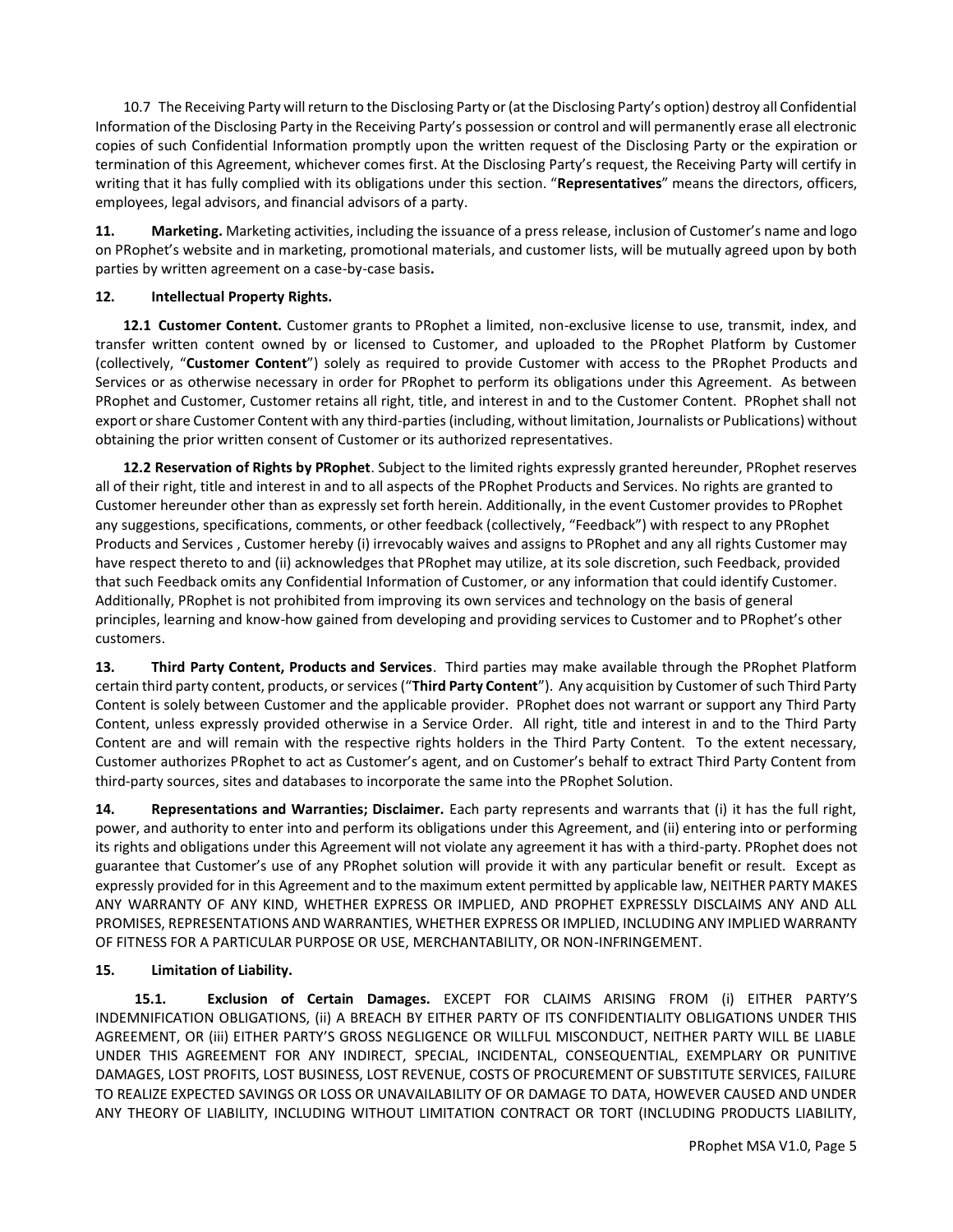STRICT LIABILITY, NEGLIGENCE AND MISREPRESENTATION), EVEN IF THE PARTY KNEW OR SHOULD HAVE KNOWN THAT SUCH DAMAGES WERE POSSIBLE AND EVEN IF DIRECT DAMAGES DO NOT SATISFY A REMEDY.

**15.2. Liability Cap.** EXCEPT FOR CLAIMS ARISING FROM (i) EITHER PARTY'S INDEMNIFICATION OBLIGATIONS, (ii) A BREACH BY EITHER PARTY OF ITS CONFIDENTIALITY OBLIGATIONS UNDER THIS AGREEMENT, OR (iii) EITHER PARTY'S GROSS NEGLIGENCE OR WILLFUL MISCONDUCT, IN NO EVENT WILL EITHER PARTY'S TOTAL AGGREGATE LIABILITY FOR ALL CLAIMS (INCLUDING ATTORNEYS' FEES AND COSTS OF DEFENSE FOR INDEMNIFICATION) ARISING OUT OF THIS AGREEMENT EXCEED THE AMOUNT PAID OR PAYABLE BY CUSTOMER UNDER THIS AGREEMENT IN THE THREE MONTHS PRIOR TO THE EFFECTIVE DATE OF THE NOTICE OF ANY SUCH CLAIM. THIS PROVISION APPLIES REGARDLESS OF HOW THE LIABILITY AROSE OR THE THEORY OF LIABILITY, INCLUDING WITHOUT LIMITATION CONTRACT OR TORT (INCLUDING PRODUCTS LIABILITY, STRICT LIABILITY, NEGLIGENCE AND MISREPRESENTATION).

## **16. Indemnification.**

**16.1. By Customer.** Customer shall defend, indemnify, and hold harmless PRophet from and against all thirdparty claims, liabilities, costs, damages, judgments, expenses, and losses (including reasonable attorneys' fees and costs) of any kind whatsoever ("**Claims**") arising from the Customer's use of the PRophet Products and Services or any Customer Content or Customer's violation of its obligations of Confidentiality to PRophet.

**16.2. By PRophet.** PRophet shall defend, indemnify and hold harmless Customer from and against all Claims resulting from its breach of its obligation of Confidentiality to Customer or any infringement or alleged infringement of third-party Intellectual Property Rights as a result of Customer's authorized use of the PRophet Products and Services (each, an "**Infringement Claim**"). In the event of any such Infringement Claim, PRophet may, at its option: (i) obtain the right to permit Customer to continue using the PRophet Products and Services, (ii) modify or replace the relevant portion(s) of the PRophet Products and Services with a non-infringing alternative having substantially equivalent performance within a reasonable period of time, or (iii) terminate this Agreement as to the infringing PRophet Products and Services and provide a pro rata refund of any prepaid, unused Fees for such infringing service. Notwithstanding the foregoing, PRophet will have no liability for any Infringement Claim of any kind to the extent that it results from: (1) modifications to the PRophet Products and Services made by a party other than PRophet, (2) the combination of the PRophet Products and Services with other products, processes or technologies (where the infringement would have been avoided but for such combination), or (3) Customer's use of the PRophet Products and Services other than in accordance with this Agreement. The indemnification obligations set forth in this Section 16.2 are PRophet's sole and exclusive obligations, and Customer's sole and exclusive remedies, with respect to infringement or misappropriation of third-party intellectual property rights of any kind.

**16.3.** A party's indemnification obligations under this Section are mitigated to the extent the claim for which indemnification is sought is caused by the party seeking indemnification.

**16.4. Procedure.** The indemnified party shall promptly notify the indemnifying party in writing of any Claim, provided that any delay in notification will not relieve the indemnifying party of its obligations with respect to the Claim except to the extent that any delay prejudices its ability to defend the Claim. The indemnified party shall allow the indemnifying party to have sole control over defense and/or settlement of the Claim, so long as the indemnifying party does not enter into any settlement that requires the indemnified party to make an admission of fault or payment to any third-party. Nevertheless, the indemnified party may reasonably participate in such defense, at its sole expense, with the counsel of its choice, but shall not settle any such Claim without the indemnifying party's prior written consent.

**17. Relationship of Parties.** Nothing contained in this Agreement creates or should be interpreted as creating a partnership, agency, joint venture, or employment relationship between the parties, and neither party shall have any authority to bind the other party.

**18. Notices.** All notices and other communications hereunder must be in writing and must be delivered personally, mailed by registered or certified U.S. mail (return receipt requested), postage prepaid, or sent by overnight courier service, receipt requested, to the parties at the addresses set forth in a Service Order or Statement of Work. In lieu of the foregoing (a) notices to PRophet may be sent via email, return receipt enabled, to [support@prprophet.ai](mailto:support@prprophet.ai) and (b) notices to Customer may be sent via email, return receipt enabled, to the Business Contact email identified in the applicable Service Order.

**19. Compliance with Laws.** Each party will comply with all applicable laws, rules and regulations in fulfilling its obligations under this Agreement.